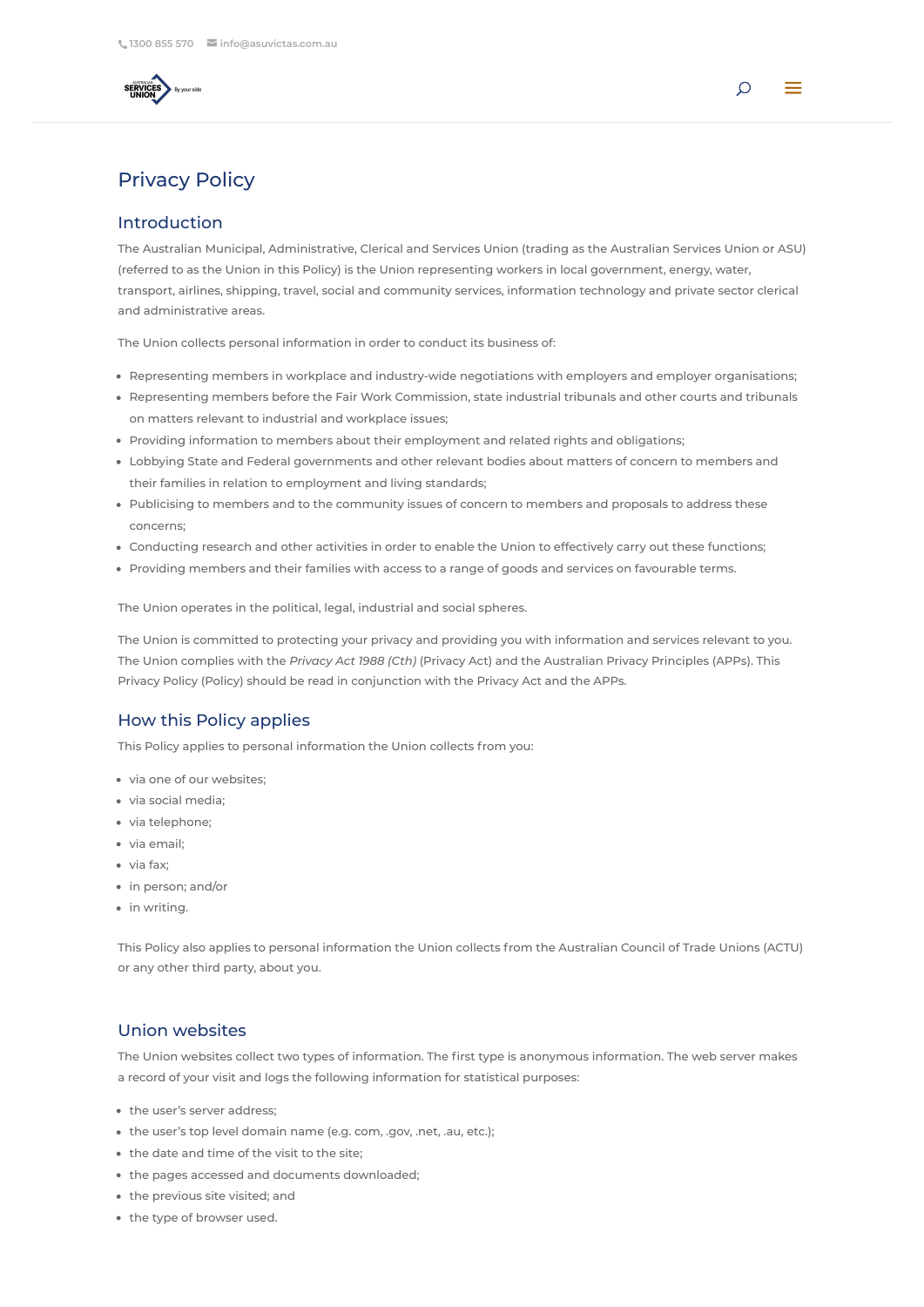No attempt will be made to identify users or their browsing activities except, in the unlikely event of an investigation, where a law enforcement agency may exercise a warrant to inspect the internet service provider's logs.

Another way information may be collected is through the use of "cookies". A cookie is a small text file that the website may be placed on your computer. Cookies may be used, among other things, to track the pages you have visited, to remember your preferences and to store personal information about you.

You can adjust your Internet browser to disable cookies or to warn you when cookies are being used. However, if you disable cookies, you may not be able to access certain areas of the website or take advantage of the improved website experience that cookies offer.

Our websites may contain links to other websites and social media pages including Facebook, Twitter and LinkedIn. We are not responsible for the privacy policies of the entities responsible for those websites and we recommend that you review the privacy policies applicable to any other websites you visit.

# The kinds of information the Union may collect

From time to time you may voluntarily supply your personal information to the Union. The Union will record your email address if you send us a message, subscribe to an email newsletter, or complete a form if this information is requested.

When you provide your personal information, it allows us, for example, to assist you with industrial relations and employment queries, inform you about industrial, social and political campaigns, and accept your application for membership. You may supply personal information to the Union by, for example, responding to a survey, filling in a meeting attendance sheet, taking part in a competition, completing a membership form, discussing your issues with a delegate, or signing up to a campaign. The Union only collects personal information that is necessary for the Union to perform its functions and/or activities.

Depending upon the circumstances you may provide to the Union, and the Union may collect, information such as, but not limited to:

- your name;
- your contact details;
- your social media details (e.g. blogs, twitter, Facebook, LinkedIn);
- your gender;
- your marital status;
- your employment details;
- your payment details;
- your educational qualifications; and
- your inquiry or complaint details.

Some personal information is considered sensitive information and includes:

- your political opinions;
- your political party membership (if any);
- your Union membership (if any);
- your racial or ethnic origin;
- your sexual orientation;
- any disabilities, illnesses or injuries you may have; and/or
	-
- any other health information.

The Privacy Act allows the Union to collect sensitive information which relates solely to Union members or people who have regular contact with the Union if the sensitive information relates to the Union's activities. We will only collect sensitive information where we have received your consent to your personal information being collected, used, disclosed and stored by the Union in accordance with this Policy.

Where you provide information to the Union in relation to a job application the personal information you provide will only be collected, held, used and disclosed for the purposes of considering your potential employment with the Union. Where you provide the details of referees, you confirm that you have informed the referees that you are providing their contact information to the Union and they have consented to the Union contacting them and discussing the personal information you have provided in relation to the job application.

We will collect personal information directly from you unless: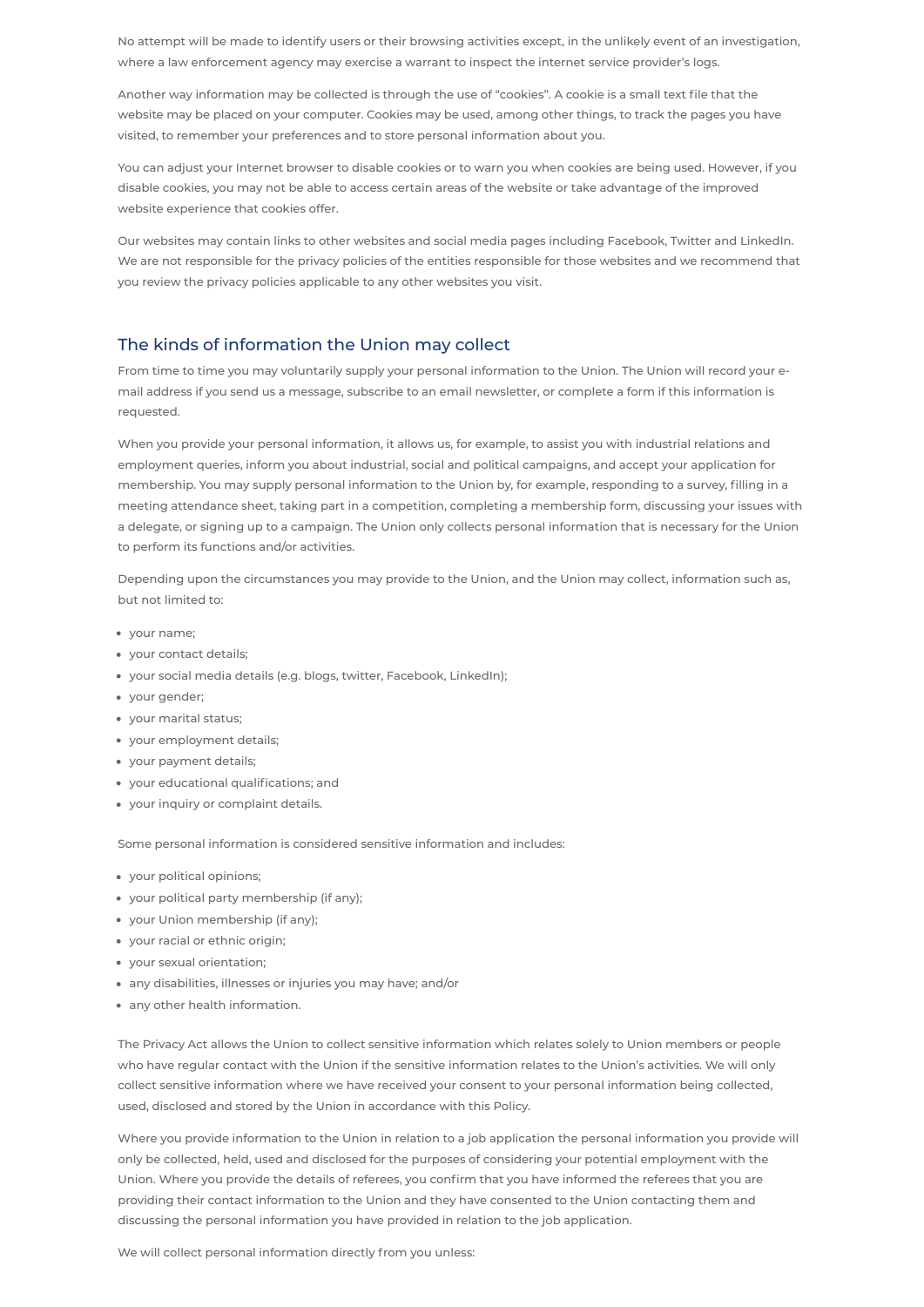- you have consented to the Union's collection of your personal information from third parties for example, from the ACTU, or your representatives; or
- when we are legally required to do so; or
- it is unreasonable or impractical to do so.

Where we have collected personal information about you either directly or by other means as set out above, we will notify you at the time, or as soon as practicable, to ensure that you are aware of such collection and its purpose.

You can choose to interact with us anonymously or by using a pseudonym where it is lawful and practicable. For example, you may wish to participate in a blog or enquire about a particular campaign anonymously or under a pseudonym. Your decision to interact anonymously or by using a pseudonym may affect the level of services we can offer you. For example, you will not be able to join the Union, we will not be able to assist you with a specific industrial enquiry or investigate a privacy complaint on an anonymous or pseudonymous basis. We will inform you if this is the case and let you know the options available to you.

If we receive unsolicited personal information about or relating to you and we determine that such information could have been collected in the same manner if we had solicited the information, then we will treat it in the same way as solicited personal information and in accordance with the APPs. Otherwise if we determine that such information could not have been collected in the same manner as solicited personal information, and that information is not contained in a Commonwealth record, we will, if it is lawful and reasonable to do so, destroy the information or deidentify the information.

# The purposes for which personal information is collected, held, used and disclosed

The Union collects, holds, uses and discloses your personal information to:

- assist you with industrial relations and employment queries;
- inform you about industrial, social and political campaigns;
- inform you about your rights at work;
- inform you about changes to legislation;
- refer you to a legal practitioner, accountant or other professional;
- improve our service delivery;
- manage our relationship with you;
- conduct surveys and research;
- provide educational services and professional development;
- conduct Union elections;
- provide you with access to a range of member benefits that include goods and services on favourable terms, and.
- Meet statutory requirements

# Using your information for direct marketing

You consent to our use and disclosure of your personal information for the purposes of direct marketing which may include providing you with information about events, products or services which may be of interest to you.

If you do not want us to use your personal information for direct marketing purposes, you may elect not to receive direct marketing at the time of providing your personal information.

## Unsubscribing and opting out

If you no longer wish to receive direct marketing or other communications, you may request at any time to cancel your consent to such communications as follows:

If subscribing to an email newsletter you may "unsubscribe" at any time from the newsletter mailing list;

The Union may, from time to time, send you text messages about issues of importance such as events or campaigns. You may "opt out" by texting STOP in reply to a text message from the Union; or

You may contact us at any time by mail or email directed to our Member Contact Centre Manager.

Disclosure of your personal information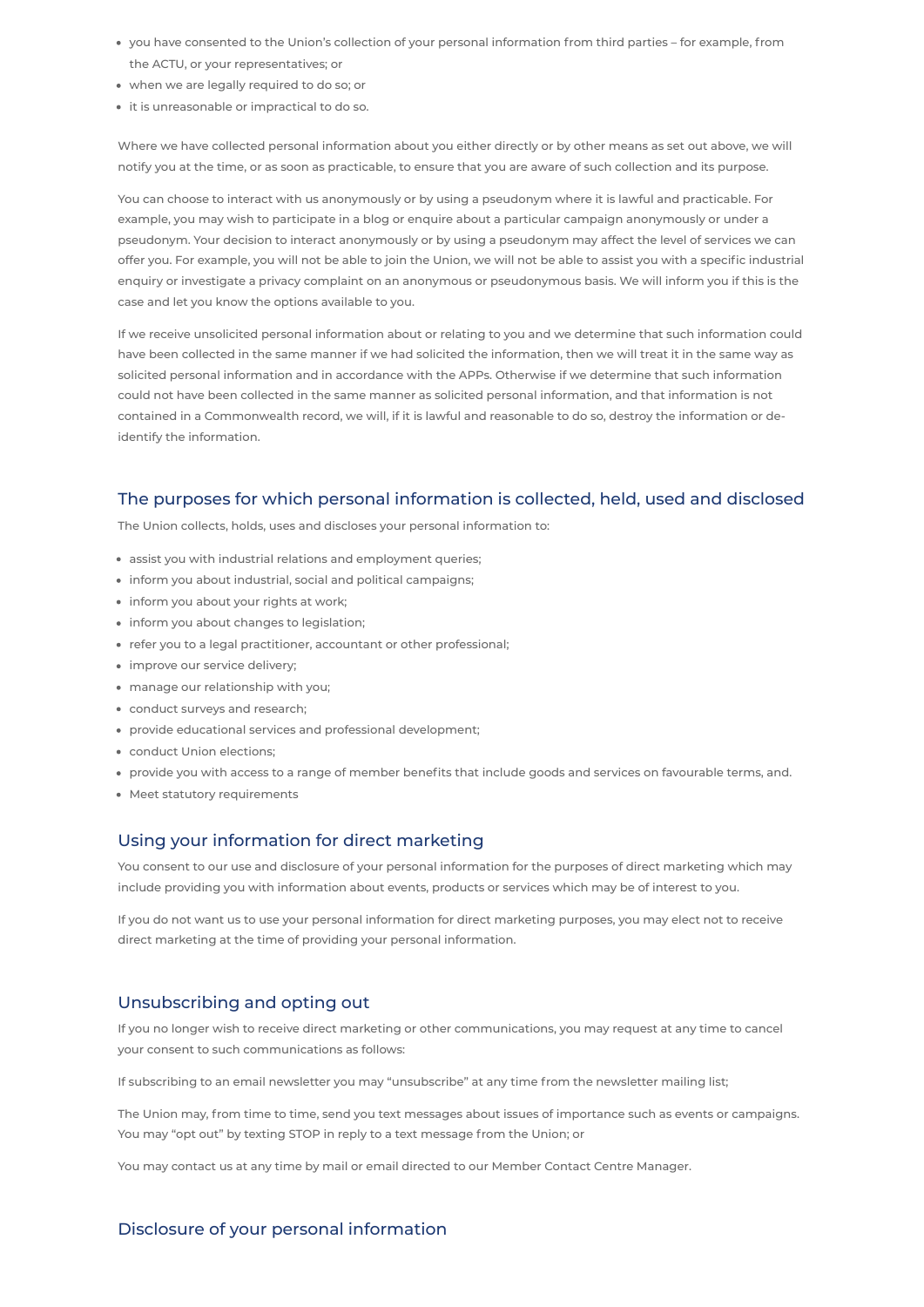The Union may disclose, and you consent to the disclosure of, your personal information, in connection with or to further the purposes outlined above, to:

- other industrial organisations that represent workers' interests, eg. ACTU
- government bodies or agencies (including the Fair Work Commission, the Fair Work Ombudsman, the Australian Tax Office, an anti-discrimination body, a work/occupational health and safety regulator);
- organisations to whom we outsource functions (including information technology providers, print service providers, mail houses);
- allow the Union to, and/or facilitate third parties to, provide you with access to a range of goods and services on favourable terms;
- otherwise as you have consented; and/or
- otherwise as required by law.

- France
- Switzerland
- England

If any of these organisations are located outside Australia, you expressly consent to us disclosing your personal information to those organisations. These parties may be located in the following countries (these are the countries where our international affiliates have their head offices):

We take reasonable steps to ensure that each organisation that we disclose your personal information to is committed to protecting your privacy and complies with the Australian Privacy Principles, or is subject to a law or scheme that is at least substantially similar to the way in which the Australian Privacy Principles protect information.

By providing your personal information to the Union, you consent to us transferring your personal information to such other organisations.

#### How the Union holds personal information

Wherever reasonably practicable the Union holds electronic personal information on data servers that are owned and controlled by the Union in Australia. The data servers are password protected and login secured. However, by providing personal information to the Union you consent to your information being stored and processed on a data server or data servers (e.g. cloud services) owned by a third party or third parties that may be located outside of Australia. The Union will take reasonable steps to ensure that any third party providers comply with the APPs. If personal information is only routed through servers located outside of Australia – this not regarded as a disclosure.

Wherever reasonably practicable the Union holds physical personal information in access controlled premises.

When the Union no longer requires your personal information for a specific purpose and we are not required to keep it to comply with any laws, we will take such steps as are reasonable in the circumstances to destroy your personal information or to ensure that the information is de-identified.

### How you may seek access and/or correction to personal information held by the Union

You have the right to request access to your personal information and request that it be updated or corrected. In most cases you can gain access to your personal information that the Union holds. To request access to, correction of,

or updating of any personal information held about you, please write to the Member Contact Centre Manager at the following address:

ASU VicTas – Authorities and Services Branch 116 Queensberry Street

Carlton South VIC 3053 Australia

info@asuvictas.com.au – Attention: Member Contact Centre Manager General enquiries can be made via telephone by calling the following number: 1300 855 570

The Union requires that you provide proof of identity in order to seek access to your personal information. The Union may charge a reasonable fee where access is provided. The Union may refuse to provide access if permitted to do so by law or under the APPs. The Union will seek to provide you with access to your personal information within 30 days of receipt of a valid request and may charge you a reasonable fee for doing so.

Members should contact their Branch of the Union when personal information details change. It is important that we keep our membership details up to date. Please contact the Union to update any personal information: